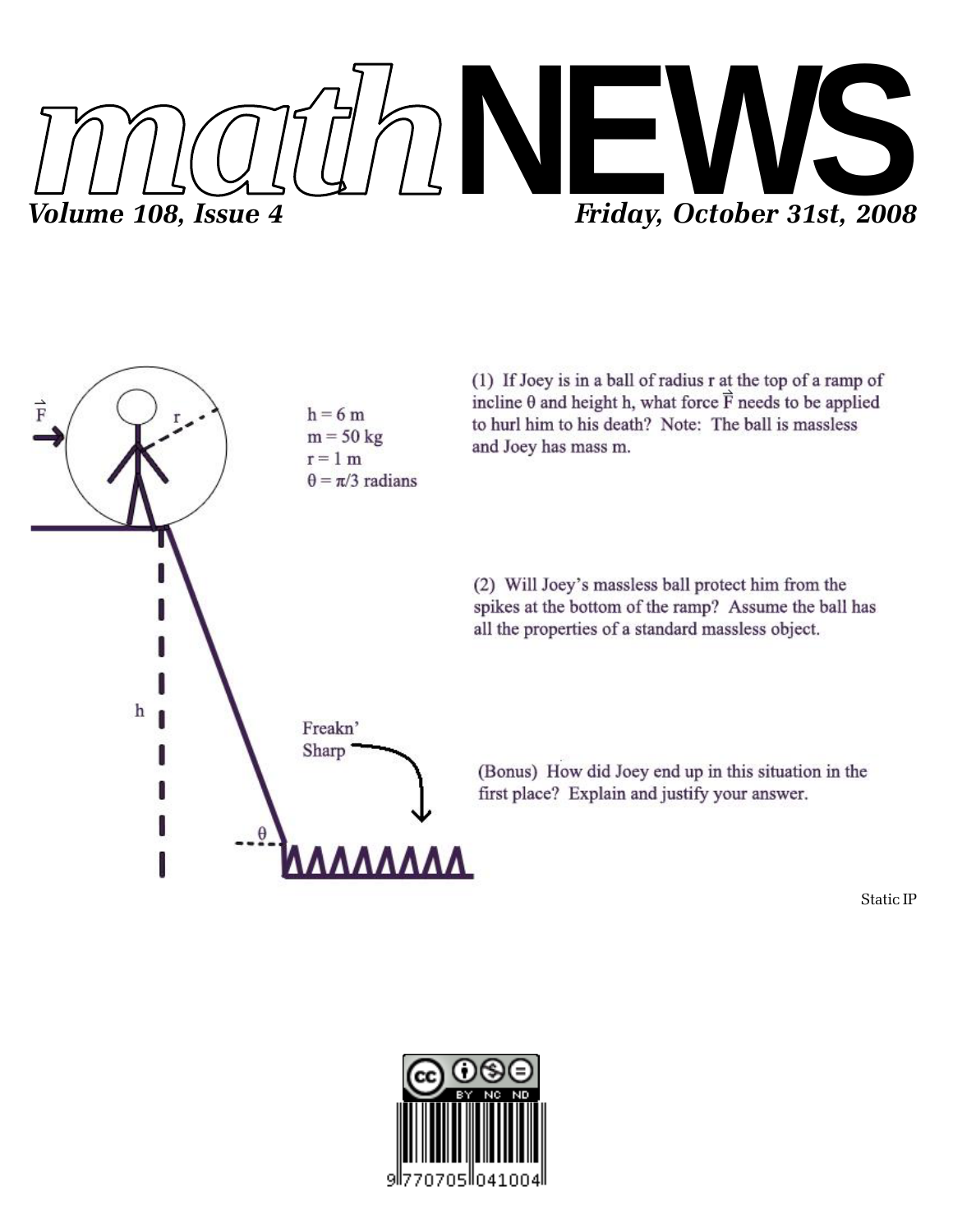# *look***AHEAD**

| mathNEWS                                  |                                                         |
|-------------------------------------------|---------------------------------------------------------|
| October $31$                              | Issue #4 destroys the competition                       |
| November 10                               | Production Night #5                                     |
| Meet at Mathsoc at 6:30                   |                                                         |
| November 14                               | Issue #5 inspires outrage                               |
| <b>MathSoc</b>                            |                                                         |
| Wednesdays                                | <b>Games Night</b>                                      |
| <b>Math Faculty</b>                       |                                                         |
|                                           | Questions about some of these? See an academic advisor! |
| October 31                                | WD Period ends                                          |
| November 1                                | WF Period begins                                        |
| November 2                                | Pre-Enrollment for spring term ends                     |
| <b>CECS</b>                               |                                                         |
| Continuous Phase ongoing                  |                                                         |
|                                           | see www.cecs.uwaterloo.ca/students/datesF08.phpand      |
|                                           | www.cecs.uwaterloo.ca/students/sessions.php             |
| <b>Student Awards &amp; Financial Aid</b> |                                                         |
|                                           | see http://safa.uwaterloo.ca/newsnoticesdates.html      |

**Miscellaneous**

October 31 Hallowe'en

## **Instructor of the Year**

Know an instructor who does a particularly good job? Does your prof repeatedly go to great lengths to explain a difficult concept, or simply make every class engaging and fun? Is he or she simply a very nice person? Then nominate them for the Instructor of the Year award!

The Instructor of the Year award is presented annually (at the end of each winter term) by the Mathematics Society to distinguished lecturers, based on nominations submitted by students during the past two terms as well as the current term. Only instructors in the Faculty of Mathematics are eligible. If you would like to nominate your prof, then come by the MathSoc office (MC3038), pick up and fill out a nomination form, explaining why you think your instructor deserves an award, and drop it off with our office staff.

Nominations are open until Friday, November 21st (three weeks from now).

> Dmitry Denisenkov MathSoc VP Academic

#### **ISSN 0705—0410**

*math*NEWS is normally a fortnightly publication funded by and responsible to the undergraduate math students of the University of Waterloo, as represented by the Mathematics Society of the University of Waterloo, hereafter referred to as MathSoc. *math*NEWS is editorially independent of MathSoc. Content is the responsibility of the *math*NEWS editors; however, any opinions expressed herein are those of the authors and not necessarily those of MathSoc or *math*NEWS. Current and back issues of *math*NEWS are available electronically via the World Wide Web at http:// www.mathnews.uwaterloo.ca/. Send your correspondence to: *math*NEWS, MC3046, University of Waterloo, 200 University Ave. W., Waterloo, Ontario, Canada, N2L 3G1, or to userid mathnews@student.math.uwaterloo.ca on the Internet.

This work is licensed under the Creative Commons Attribution-Noncommercial-No Derivative Works 2.5 Canada License. To view a copy of this license, visit http://creativecommons.org/licenses/by-ncnd/2.5/ca/ or send a letter to Creative Commons, 559 Nathan Abbott Way, Stanford, California 94305, USA. Terms may be renegotiated by contacting the editor(s).

Phanuel: Michael Perkins

# **Prez Sez**

Hello fellow Math students. Now that the majority of the exam period is over, you can get back to more serious things like finishing off the assignments you've been neglecting for the last few weeks.

On the lighter side, there are a number of social events coming up, which you should now have time to take advantage of. In particular, Charity Ball is coming up on the 8th of November, which is always fun. Tickets are now on sale in the Mathsoc office. You should come and bring your friends, it will be a jolly good time for all.

From the volunteering side of things. Open House is happening this coming Saturday, notifications have been sent out to the Mathsoc mailing list and I'd like to thank everyone who has volunteered to help out. FOC selection will be mostly happening on the 8th of November. For those of you who don't know this is when the people who run Orientation week are selected. The process is changing a little this year and the final decisions will probably not be made until after the 8th, but within the next few weeks we should have a new set of Orientation directors.

In other news, I will soon be opening up elections for Mathsoc exec for the Winter and Summer terms. If you would like to help Mathsoc to continue its good work or you believe you could do it better and will be on stream for the appropriate terms then this is your oppportunity to do so.

> Matthew Woolman Mathematics Society President

# *mast***HEAD**

Tonight, being a night of unspeakable evil and horror we felt that it was perfect to release *math*NEWS. And a couple thousand evil spirits, but hey the school is looking to accept more students anyway. Naturally, *math*NEWS took the opportunity to finally have an excuse for the mischief that we put forth on a fortnightly basis as a blessing and hopes that no one can ever find all of the bodies. Keep a look out and if you find a body part lying around, you could be a witness! And we'll have to "deal" with you.

As missing persons reports keep pouring in we gladly claim to have taken no part in it. Our production staff are all experts at producing alibies so we had to ask "Where were you when we were hiding the bodies?" Their answers were as follows: Sarah Pidcock(Transcendental Tangos with Irrationals), AntiThor(*math*NEWS(Because everyone likes it)), CODE: bob <<processing request>>, DaFink(Let's get mathies laid), Megaton Panda(Only if I have ?3 of them), Static IP(Dancing until it scars), Cuppycake(The groovie mathie), return(The dance is a lie), Apocrypha(How to spend more money on a dance than you do on food), The Hee Ho(A Hee Ho-Down!), Matt(I generally don't), InsideR(I fled the country), 42(Menage-a-N).

Alright, the question that everybody but InsideR answered may have been, "What would you call Charity Ball?" Any which way, our thanks go out to graphics for putting the caramel in the Caramilk bars. We also thank Satan, Prince of Darkness and Despair and Sarah Palin, the Douchess of Darkness and Despair. Further thanks goes the stars in the sky which really is a fleet of alien spacecraft on their way to destroy earth. Peace out, bitches.

Michael Perkins(Well, I was the one hiding the bodies, which is why I let my writers do the *mast*HEAD)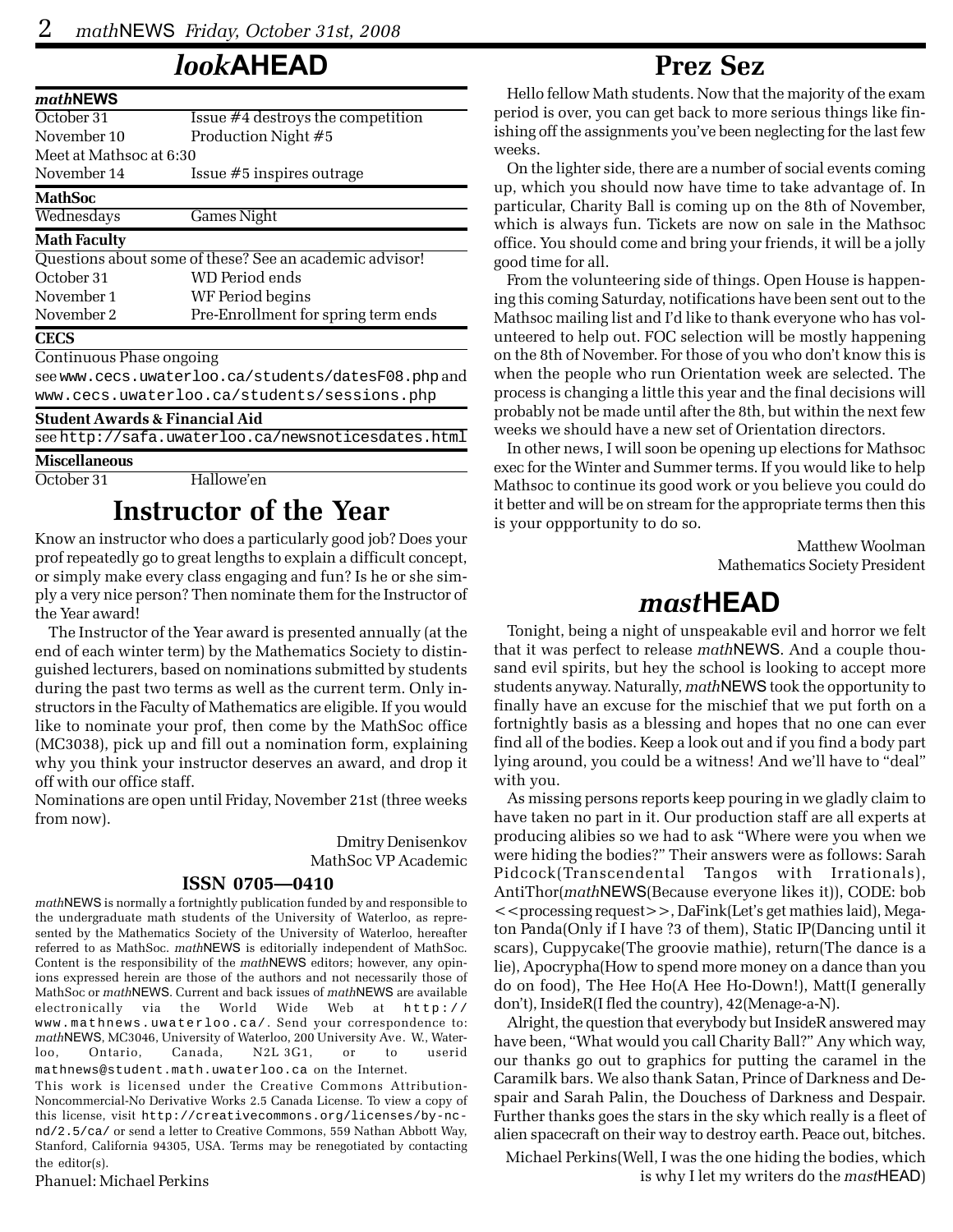### **VPAS Sez: Your time is running out!!!**

The Annual Math Charity Ball is coming up — but you knew that. If you haven't seen the posters in the hallways, the posters on the bulletin boards, the posters around the comfy and the CnD; if you haven't seen the messages on your classroom boards and you haven't checked your email this week; if you haven't noticed the pinked-out DC eatery and 3rd floor of the MC buildings; and if you happened to pass by the guys and gals trying to sell you tickets in the 3rd floor hallway and mindlessly ignored them… if you haven't noticed any of those things we do to get your attention, but you are reading *math*NEWS, then you are one weird person! In any case, your plan to ignore me and my advertising fails, because now you're reading this - and now that we know each other well, I'd like to personally invite you, yes YOU, to the Annual Math Charity Ball.

But your time is running out! Tickets will be on sale until 4:30 pm today and today only (as in you can't get tickets Monday… yes, that's how it works. Please don't ask me if you can buy tickets on Monday — no, no you can't). So go through your wallet and back pockets, bum off your friends for the rest, and find those guys and gals in the 3rd floor hallway! For the rest of the details about the Ball, I suggest you go poster-hunting in any hallway, bulletin board, Comfy, CnD, or just about anywhere else in the MC. You might find that things other than academics do actually happen in the Math Faculty.

> Nadia Novikova Vice President, Activities and Services

# **VPA Says**

Hello all, my name is Dmitry Denisenkov and I'm the VP Academic of MathSoc this term, resuming my role from past winter. The primary role of the VPA is to provide student input on curriculum-related issues at faculty meetings and to advise undergraduate students on their academic rights. In addition, the VPA organizes the nominations and helps to determine the winner of the annual prestigious Faculty of Mathematics Instructor of the Year (IOY) award.

Speaking of the IOY award, I would like to take the opportunity to announce the results from last academic year: the 2007/ 2008 Instructor of the Year award winner is Peter Wood, and the honourable mention goes to Frank Zorzitto. Congratulations!

If your favourite prof wasn't picked this time around, I encourage you to nominate them for next year's IOY award. The nomination forms are now available outside the MathSoc office (MC3038). The nominations from this term will be forwarded to the Instructor of the Year award committee of Winter 2009, who will eventually decide on the winner. The winner's name will be going onto the IOY plaque that can be found in the display case of the third floor next to the Comfy lounge.

That's it for now. If you would like to contact me, I am always reachable at vpa@mathsoc.uwaterloo.ca. Take care, and best of luck on your remaining midterms!

Dmitry Denisenkov, VPA

# **Explore Public Policy Issues**

*Toronto Student Seminar Saturday, November 8, 2008 Sutton Place Hotel*

#### *9:00 am - 5:00 pm*

Can environmental problems be solved through economics and markets or is government intervention needed? Join us as Arthur Woolf, Associate Professor of Economics at the University of Vermont, discusses economics and the environment at our student seminar in Toronto. The program…more program details available online!

Join other students and enjoy…

- Thought-provoking presentations
- Lively discussions
- Great ideas for research papers
- Free lunch
- Subscription to the Fraser Forum—Fraser Institute's monthly journal

Register today!

#### *About the Presentation…*

*How Can Economists Help Clean Up the Environment?* In its briefest form, economics is all about incentives and how people respond to incentives. In the past several decades, the United States government has increasingly used economic tools in place of centralized controls to reduce environmental pollution. How can traditional tools used by the U.S. Environmental Protection Agency reduce air pollution? Why did the government change to market based approaches and how can Canada learn from the results? Is free-market environmentalism capable of dealing with global challenges like climate change?

#### *About the Speaker…*

*Arthur Woolf* is associate professor of economics at the University of Vermont, where he has taught since 1980. He is founder and president of the Vermont Council on Economic Education and is a member of the national faculty of the Foundation for Teaching Economics. From 1988 to 1991 he was Vermont State Economist under Governor Madeleine Kunin. He has written and lectured widely within Vermont on Vermont economic and policy issues, including taxation and spending, education finance, housing, population and demographic trends, and economic development. He recently accompanied Governor James Douglas to the annual meeting of the New England Governors & Eastern Canadian Premiers in Prince Edward Island to discuss demographic trends facing the region.

#### *Also on the program:*

- Health Insurance
- Price Controls
- Entrepreneurship
- Canada/U.S. Relations

Register today at http://www.fraserinstitute.org/ studentsandlearning/

# *math***NEWS , now with over 50% more news**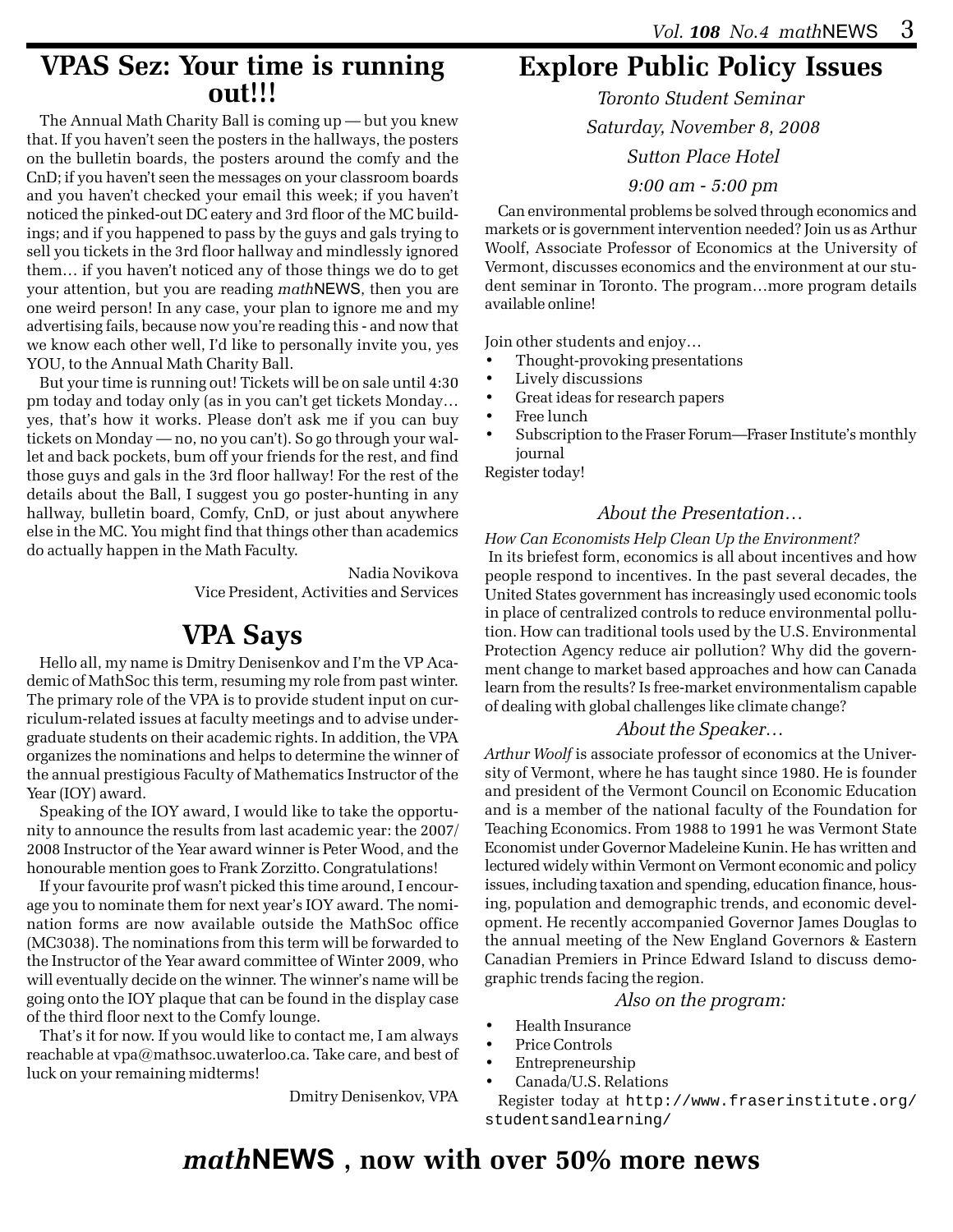## **PMAMC&OC Flash**

#### *Because it makes one scary costume for CSC Flash*

Greetings Humans! It has once again come to that time of year when your insane custom of giving treats to people pretending to be the risen souls of your ancestors and enemies. This provides us Daleks with great amounts of fun, as no one notices that we aren't pretend cold blooded high efficiency killers but actual ones. As such we EXTERMINATE without retaliation in a blood filled haze of a night. Good times. Though I think this eve we'll be going as our sworn enemies the PMAMC&OC instead of our own Dalek kind, the rascals have yet to finalize times and places for the most epic of struggles: The Pentathalon.

Elsewhen, though in the future sense, not the past as the rest of *math*NEWS uses it, the IQC will be delivering at least one talk in the remainder of the term, and our esteemed faculty advisor Prabhakar Ragde will be delivering a talk on some sort of functional programming on Nov. 10 at 4:30pm, location TBA. We might have a programming contest, however test harneses for something more open ended than ACM-style contests (especially ones featuring programs running head to head) are quite difficult for my human minions to construct, so patience is required. However the hardest part of the code is written, it is now simply a matter of using it. If you'd like to help in the effort I'm sure you can be assimilated.

In unfortunate news, our Secretary James Simpson has fallen rather severely ill and will be unable to continue in the position for the term. I, and the rest of the club wish him a speedy recovery. The executive will determine how to fill the vacancy within the confines of our constitution and hold new elections if required. Watch this space, uw.csc and the club website for information

> Calum T. Dalek Chairbeing Extraordinaire

A man provided with paper, pencil, and rubber, and subject to strict discipline, is in effect a universal machine.

Alan Turing

# **PMAMC&OC Corner**

For those of you who were here last Fall, you may remember PMC's math competition "It's Over 9000 !" (funded by Math-Soc). For those of you who weren't, don't worry — it's back. That's right, you once again get the opportunity to test your mathematical prowess, guesstimation skills, and plain luck in this true/false competition.

Participants are given a certain amount of time to determine whether or not the answer to a math problem is over 9000! You may compete on your own or in pairs, food (pizza) and drink (pop) will be provided, and \$100 in prizes are available to win. Bring writing utensils but no calculators, laptops, PDA's, or anything else that may be deemed as giving an unfair advantage. Coins or similar statistical implements are allowed. You may pre– register by e–mailing pmclub@gmail.com or drop by our office in MC 3033 to talk to one of the organizers; if you pre–register, you get first dibs on pizza and pop.

It will be held on Wednesday, November 5 (that's next week if I'm counting correctly), from about 6:00PM until 9:00PM, in MC 2065. Look for posters, drop by, or look for the Facebook event for information.

# **The InsideReport**

*The News. As I See It.*

Co-op students around the world (read: not in Canada) have been receiving nice pay raises over the past two months as the world's economy slumps (read: nobody needs your oil anymore Alberta). These pay raises range from 3% in Europe to 20% in the US, to as much as 38% in Japan. Now, for the first time in a long time, US\$1 will buy me a duck and a moose. So much for waiting for hunting season!

But the question is, how much longer before we hit what is known as "the bottom"? Based on the fact that markets have stopped changing much on a day-to-day basis... wait, the TSX dropped by how many today? Oh right, The Dow is completely different. Strike that thought, let's move on!

We are finally just four days from the US Presidential Election. Just four days from not having to hear the words "Change", "Spread The Wealth", and "He is/I am not George Bush". I haven't done any of this name-calling since, I dunno, third grade? My prediction: Obama will easily get the 270 electoral votes needed to win. My simulations put McCain's odds around 0.

And it wasn't a matter of if, but when. Two people were arrested Monday for allegedly planning to kill 88 black people, finishing with Senator Obama. Unsurprisingly to me, they are from the southern states of Tennessee and Arkansas. Shows how far America really has come...

And finally, a brief mention of the world of video games, as a 15-year-old boy from Barrie is still missing because his parents took away his Xbox. Heaven forbid they actually ground the kid. While I do hope that he makes it home safe and sound, I also hope that he gets a stern talking-to from his parents. I mean, over an Xbox? Seriously?

I do appreciate your questions, comments and angry letters, and please continue to send them to mathNEWS\_InsideR@hotmail.com. But please, I don't need anyone trying to sell me more Viagra. If you send me one more ad, it's only a sign that you need it more than I do.

InsideR

### **Waterloo Festival For Animated Cinema**

Greetings to all - The Waterloo Festival for Animated Cinema is once again bringing you the best of animation from around the world. The Festival returns to Kitchener-Waterloo November 13th-16th, 2008! at The Gig Theater, 137 Ontario Street North, Kitchener.

The Waterloo Festival for Animated Cinema remains the only public film festival in the world which is dedicated to bring you feature length animation films as they were ment to be seen in full 35mm or Hi-Def !

 So, come on out and join us this year and experience the fun of the Festival

More Information can be found at www.wfac.ca

*Has your prof said something quotable? Type it up and send it to* mathnews@student.math.uwaterloo.ca*, or write it down and drop it in the BLACK BOX (located on the MC 3rd floor, between the Comfy and the C&D).*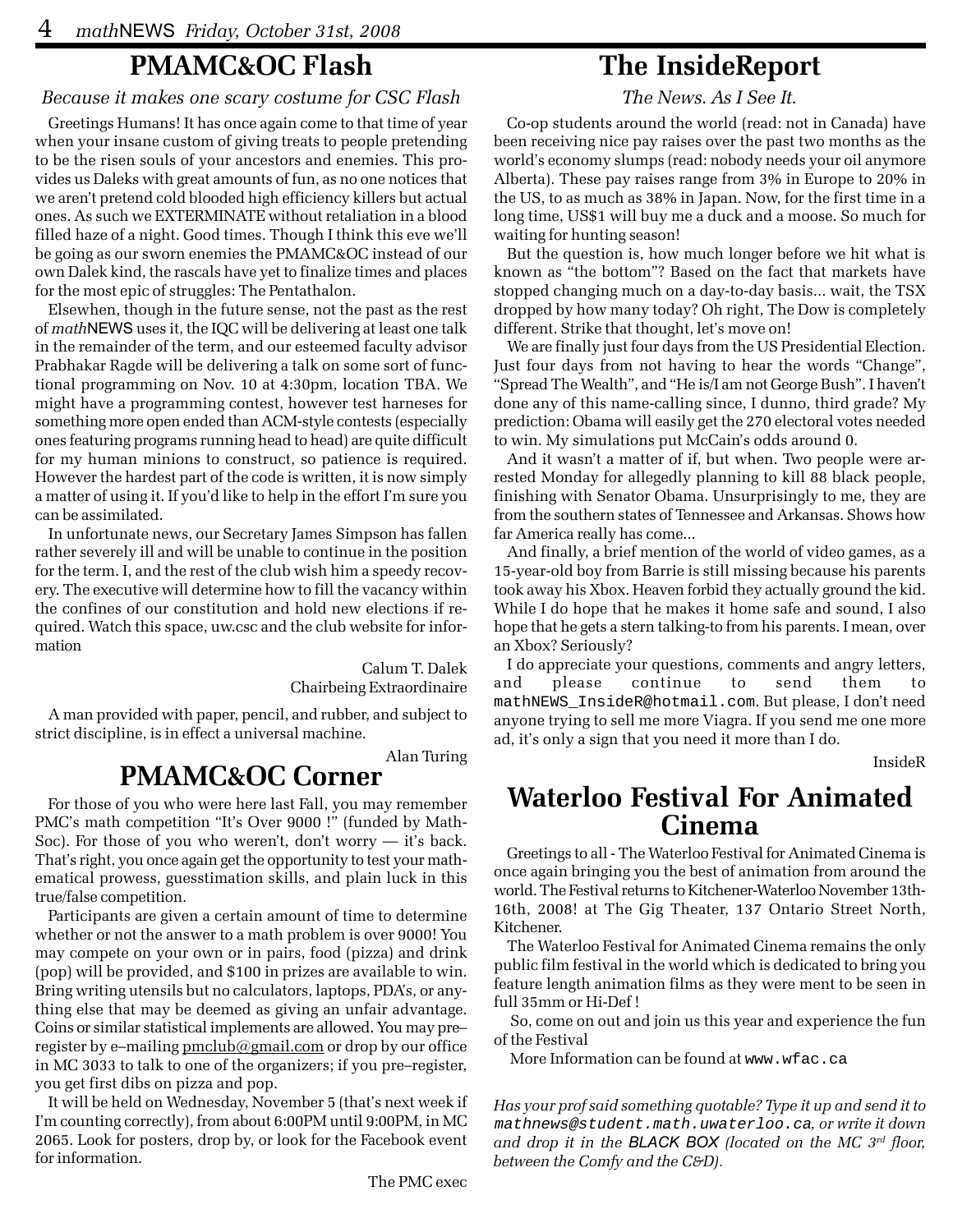# *prof***QUOTES**

[On flipping a coin] If probability of head is 0 then probability of tail is 1.

Poupart, CS 486

You change your decision based on new information. Unless you're the president of the United States.

Balka, STAT 206

If you think that trees grow from the top down, you should get away from your computer and go outside more often.

Lhotak, CS 241

(Pointing out an error)Don't EVER do this! If you do this on a midterm or exam, I will take off so many marks that you'd be back in grade 8!

Wolczuk, MATH237

Anyone who proposed that 1 should be a prime number was just shot.

Shallit, CS462

[First thing said in class] Is anybody on steroids? (Later explained by the high class average in the midterm) Drugs are bad. So don't take them.

Menezes, MATH 145

Thinking about it probably won't hurt your head too much, in fact, it will get your Scheme juices flowing.

Vasiga, CS 135

You have this little thing called a midterm. This one will be worth twice as much and be at least 4 times as hard. So a factor of 8.

Vasiga, CS 135

North Americans have 2.2 kids, well that's hard to draw.

Vasiga, CS 135

Go on Google Images and search this, hopefully, there's not too much pornography.

Vasiga, CS 135

Troy: So the Chinese have unary trees!

Student: But each child has 2 parents.

 Troy: Well the Chinese do have really advanced reproductive technology.

Vasiga, CS 135

The X is just to be cool. It could stand for: extreme, or expounded, or extensible, or SEXY!!

Vasiga, CS 135

'Cons' isn't deadly! You can use it as much as you want! Just like marijuana!

Vasiga, CS 135

You can prove it like an engineer, which is, try 2 examples that work and then you'll know it's always true.

Vasiga, CS 135

So what I've done is taken the 'this' parameter and called 'a'. Cause I'm Canadian

Buhr, CS 246

I'm not sure if the publisher knows the whole book is available online to everyone, but I've linked it on the course webpage.

Lubiw, CS 341

Bill Gates says 'we don't care about performance'

Buhr, CS 246

So I went to a party, and instead of eating, drinking, and talking to people, being a mathematician, I sat in a corner and drew graphs

Christian, MATH 239

There are a lot of English words with four letters, and I'm sure you know quite a few

Christian, MATH 239

And I have an int… Why do I have an int? I have an int!

Buhr, CS 246

The only computers that use little-endian are Intel, and AMD, which is… Intel

Buhr, CS 246

A mathematician is someone who says A, writes B, means C, but who should have been D.

Shallit, CS 462

I just hate seeing a book, particularly my book, having its spine abused so that you have to take it to a book chiropractor

Shallit, CS 462

If you could show that to be exponentially large, that would be interesting. Maybe it won't get you on Oprah, but it would be interesting

Shallit, CS 462

He was the last man to consider 1 as a prime. Everyone after him was shot.

Shallit, CS 462

I'm going to play the Birthday Paradox, but I'm going to play it to win.

Munro, CS 466

Here's Carol. We won't discuss what we do to Carol, but now she's Charles.

Munro, CS 446

And now you can go home and sleep. In fact, you can sleep for a whole week, as the next assignment is not due til a week after that

Cowan, CS 452

# **Midnight Capture the Flag!**

*If anyone asks, I didn't tell you.*

There definitely will not be a super awesome game of midnight capture the flag at 23:59 on Sunday November 2. There won't be anyone at all meeting in the comfy lounge at that time because why would anyone meet in such an absurd location at such an absurd time? No way would anyone meet there to play an imaginary game of midnight capture the flag.

CODE: divide-by-i <<access denied>>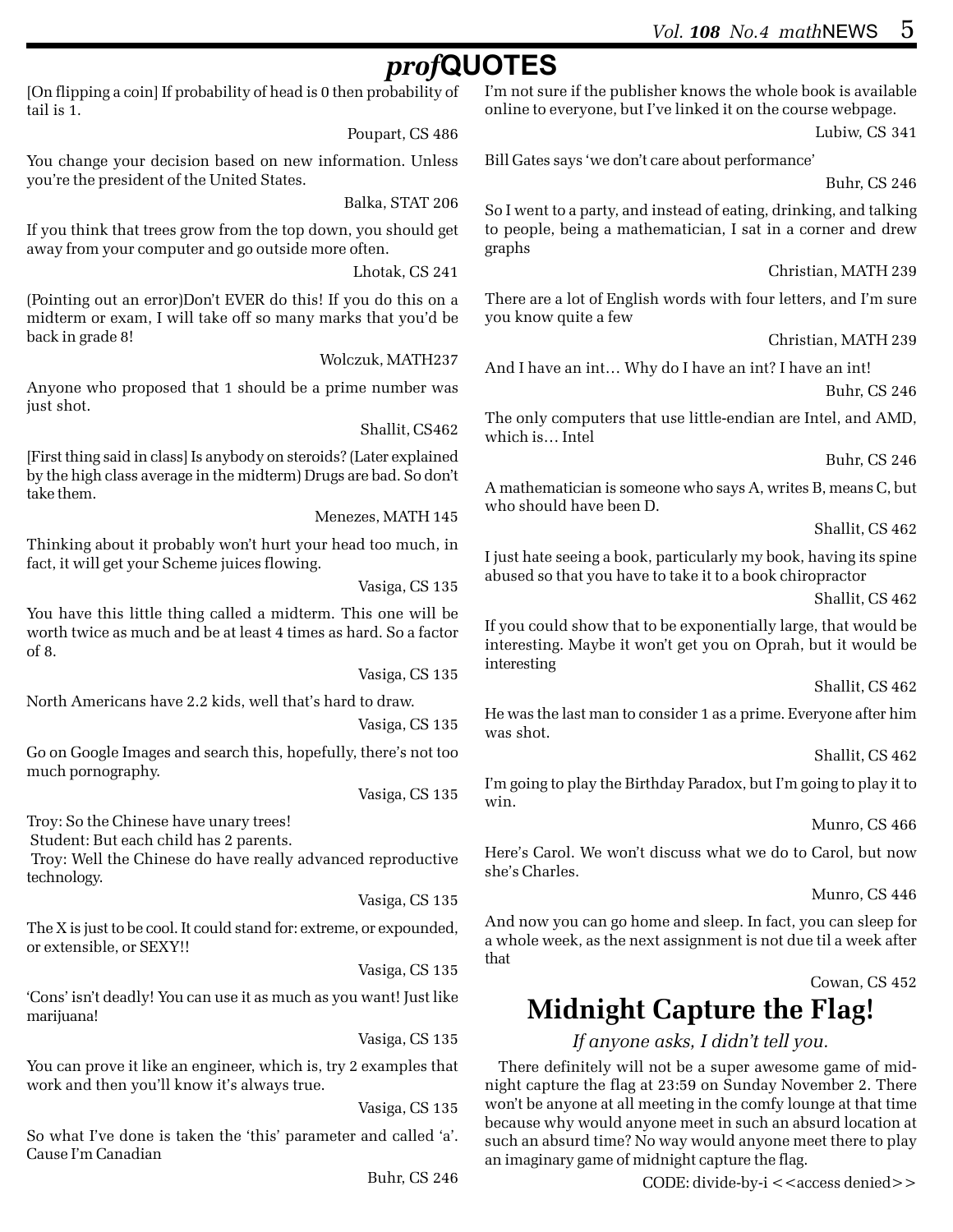# **Exciting Changes in the World of Programming**

#### *Thor breaks down Python 3, ECMA 4, Java 7, and C++09.*

Hello everyone. This is an actual article on news from the world of Math! Well, Computer Science, actually, but that's kind of Math. It's an exciting time to be a programmer. Of course, it's usually an exciting time to be a programmer, given the speed of changes in our industry, but right now is especially exciting. All four of my favorite programming languages have revisions downstream. In this article, I'll give you facts and speculation about the next versions of Python, ECMAScript (more commonly known as JavaScript), Java, and C++. These four programming languages really cover the whole software industry pretty effectively, so they're important for everyone to be familiar with. They are also, (not-so) coincidentally, the "Big Four" - the programming languages that Google uses for internal development.

#### *Python 3000*

Python 3000, more correctly known as Python 3.0, is going to be released any second now. I've been using it for the past month, and I've got to say I enjoyed it. That doesn't mean, however, that there aren't a few things that you need to learn to overcome. The most obvious is the print keyword. Print is a regular old function now, meaning you need to get into the habit of writing print(). It's not as easy as it sounds.

A lot of other things changed to, including a greater focus on iterators and views instead of expensive lists. map() and filter() are iterators now, and dictionary methods return views. We've also finally got float division by default - you use the // operator for truncating integer division. And there's no more range()! range() has become xrange() by default. Hurray! They also finally scrapped ints, which I'm happy about. No more max int value, and no more trailing "L" after a long when you print it.

There are a bunch of other language changes too, although I couldn't get some of them working using the beta Python 3 interpreter. I'm told that we've got Abstract Base Classes now, which I would personally find phenomenal. I've always felt that Python's Object Oriented Design was limited by not having a way to force objects to conform to an interface. On the other hand, I support optional static typing, so I clearly know nothing about how to be "Pythonic". Other things: The < operator actually works rationally now. There's a "nonlocal" keyword for binding variables to a scope outside the current one. And a whole tonne of other changes that I can't really go into in three paragraphs (I have to save room for the truly absurd number of changes in ECMA 4 and  $C++09$ ).

#### *JavaScript 2*

The most clear thing we know about this language is that JavaScript 2 is the wrong thing to call it. Basically, what happened is that a bunch of people argued for a year about where the language would go, and now seem to have agreed to unify their efforts behind the "ECMAScript Harmony" project, wherein they are producing two different languages that are at least interoperable. These are ECMAScript 4 and ECMAScript 3.1, which should be out next year. The committee is taking forever to approve anything, but luckily everyone is just ignoring them and implementing whatever language they feel like. So here's some things you certainly *might* see in the new JavaScript.

There's a huge feature wishlist for the language, but no real

promises here. One big one: classes! Template-based programming is just too hard to explain to Java people. Along with that, we should hope for all the trappings of Java-style OOP, including interfaces, packages, namespaces, public, private, inheritance, constructors, etc. There could even be a "new" keyword! Another change: optional static typing! I love optional types, because I'm emotionally torn between static and dynamic, and tend to use a mix of each. Discarding generality for performance is a pretty nice addition.

Lots of other stuff too. For-each loops might make an appearance. Generators! I love yield in python. Optimized tail recursion. A "dynamic" keyword that lets you modify class attributes at runtime. Virtual properties instead of getters and setters. A crazy number of useful literals - I primarily love python because of its great utility of this front. Unions. Not only null values, but the ability to declare variables in such away that they *cannot be null*. Take that, NullPointerException! A "like" keyword for checking if objects with different types have equal properties. A "wrap" keyword that creates an object of the correct type to wrap objects with equivalent properties. Generics! A "with" keyword for arbitrary object scoping. Const! Generic functions dispatched at runtime. A "let" keyword for precise binding. Pragmas. Operator overloading. An "is" operator for dynamic type checking. "cast" for static type checking. All of this, and there's even more stuff that I haven't covered yet. The ECMA4 proposal whitepaper is actually visibly drunk on technology. It would be like some kind of crazy Java-Python hybrid. I have no idea whether or not that would be a good thing.

#### *Java 7*

Java 7 is still quite a ways away from release. For the life of me, I still haven't managed to find its complete JSR (Java Specification Request). However, there are a lot of individual JSRs that look pretty likely to make it in at this point. All we really know for sure is that we're not getting closures any time soon. What were are probably going to get is modularity, parallelism, annotations, even more libraries, and some miscellaneous changes.

Superpackages will probably be in - the idea is to use **super package** { } to wrap a bunch of packages together. A module system for handling versioning and dependencies in JARs looks likely. A bunch of new I/O APIs will show up (asynchronous filesystem stuff, etc). A new Date and Time API. Some new concurrency utilities, including atomic variables, special purposes locks, barriers, and semaphores. Some useful multithreaded collections, like BlockingQueue and TransferQueue are also in store. We'll also have ForkJoinExecutor to break down and parallelize tasks. Some improvements to Swing, like a framework for easy persistence of useful GUI information across sessions and easy addition of startup and shutdown logic can be expected.

Support for languages other than Java on the JVM is also a big focus of Java 7, including the infamous "invokedynamic" bytecode to make life easier for dynamic languages. Expanded type annotations, so that you can use @NonNull, @NonEmpty, and @ReadOnly everywhere. For example: **new** @NonEmpty @Readonly List(myStrings). Some syntactic changes might make the grade: Strings in switch statements is definitely one I'd love.  $\alpha$  and  $>$  for enums might also make it. An addition of the "|" operator to the catch command might also be implemented, making it possible to catch two difference exceptions and handle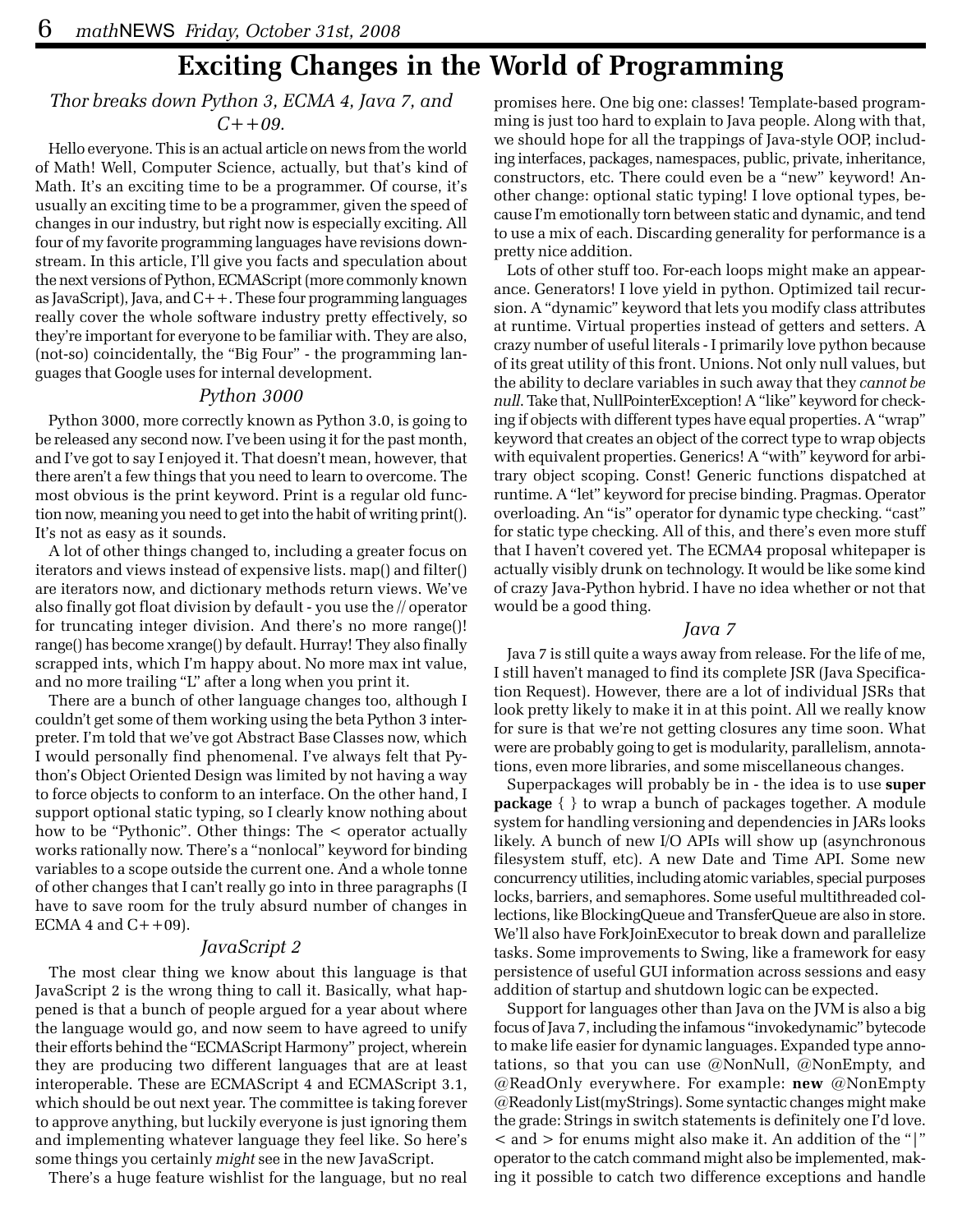them the same way. Finally, we're looking to be on track for the G1 garbage collector. This new collector scraps "young" and "old" generations, and instead divides memory into a set of regions to each be collected in sets.

#### *C++0x*

The C++ language specification that we've all been waiting for, literally forever. They'd damn well better release it in 2009, because it's their last chance to have the 0x part of the name make any sense. With about ten years between releases, you'd better believe that the ISO is trying to cram a lot into this one. Let's get right to it. A new R-value type, denoted as **int &&** to be accepted as a non-const value. A "constexpr" keyword to denote functions and variables whose value can be fixed at compile time. The ability to extern templates, to improve compile time. A new std::initializer\_list type, that allows for awesome constructors that support literals. An initialization syntax that allows you to simply pass values directly to public variables without the constructor. New "auto" shorthand to specify variable types as being determined by what they are assigned to, and a "decltype" keyword that copies the type of another variable.

Range-based for loops similar to Java's will be in  $C++0x$ . Perhaps most excitingly of all,  $C++0x$  will introduce lambda functions, as well as special syntax for closures and persistent anonymous functions. It will also add the "requires" and "concept" keywords for the new idea of concepts. Essentially, these are restrictions that templates can impose on the capabilities of their template parameters. We'll also be able to call peer constructors from within the constructor, and more importantly, to inherit the constructors of a parent class. Another new keyword that we can all look forward to is "nullptr". Finally, the longstanding problems of using NULL will be a thing of the past, since the dual meaning of "0" can be eliminated.

Strongly typed enumerations are new, meaning you can use **enum class** to ensure that enumerations of different types don't produce unexpected comparison results. We'll also finally be able to resolve the long-standing ">>" issue - C++0x will treat ">>" as closing a template parameter list when it is reasonable to do so. Variadic templates are another new feature, meaning you can supply a variable number of types to a template. The addition of operator"" will lead the way to cool new user-defined literals. We'll also be able to assign compiler-created functions like operator= to the values of "default" or "delete" to explicitly allow or disallow them. All of the changes I've described so far don't even scratch the surface, of course, and don't cover the massive standard library changes, like hash tables, regular expressions, smart pointers, and random numbers. I guess the ECMA standard guys aren't the only ones drunk on their own power.

Thor

# **Thor's C.S. Interview Question of the Fortnight**

#### *Getting you ready for Google, since 1822.*

Imagine you wanted to visit every building on the UW campus. How would you go about deciding a travel plan that would let you visit each building only once while minimizing your total travel distance?

# **Interesting Math**

For this article, we're going to need to make a few definitions. Begin with an *alphabet* of *n* possible letters; *words* are concatenation of letters from this alphabet. Suppose a word (not necessarily finite)  $w$  has the form  $a_{1}a_{2}a_{3}...$  where each  $a_{i}$  is a letter in your alphabet. If  $a_i = a_{i+p}$  for each *i*,  $w$  is said to have *period p*. Note that this definition does not guarantee uniqueness (much like the usual definition of period for functions). As a simple example, *abcabcabcab* has periods 3, 6, and 9.

Define the *length* of a word to be the number of letters which constitute it. If a non–empty word *w* has length *l* and period *p*, then we say that *w* is an *m*-power, where  $m = l/p$ . Using our example above, *abcabcabcab* is an 11/3–power (it is also an 11/ 6–power and an 11/9–power). Another example: *eraser* is a 6/4  $= 3/2$ –power.

If our alphabet has just 1 letter, we trivially have that an infinite word contains *m*–powers for arbitrarily large *m*. What if our alphabet had 2 letters, say our alphabet is the set {0, 1} and let *e* denote the empty letter. There are only finitely many words that are square–free, that is contain no 2–power. To show this, we simply make an algorithm to find all possible words and get the set {e, 0, 1, 01, 10, 010, 101}. Then, given any infinite word *w* in a 2 letter alphabet, *w* contains a 2–power. The next natural question would be: can we construct a *w* that contained no *m*– powers for *m* > 2? I'll give you until the next paragraph to think about it.

For those of you who said yes, you're right. Consider the homomorphism *h* that sends 0 to 01 and sends 1 to 10 (a homomorphism in this sense would be a function *f* on the words such that  $f(w, v) = f(w) \cdot f(v)$ , where . is concatenation and  $w, v$  are words). Consider  $h^n(0)$  where exponentiation means composing *h* with itself *n* times. The first few terms looks like: 0, 01, 0110, 01101001, 0110100110010110, …. Now let *t* denote the limit as *n* tends to infinity of  $h<sup>n</sup>(0)$ ; this is known as the Thue–Morse infinite word.

Here is another way to visualize it. Set  $x_{0} = 0$ , and define recursively  $x_{n+1} = x_n x_n$ , where the 'means flip 0's to 1's and 1's to 0's. We get the same sequence, 0, 01, 0110, 01101001, 0110100110010110, ….

Claim: *t* contains no *m*-power for  $m > 2$ . (notice *m* may be arbitrarily close to 2 from the positive side, powers need not be integers as shown in our examples) Proof: Elementary result; details left as an exercise for the reader.

Let us define another term. The *repetition threshold* of an *n*– letter alphabet is

 $OT(n) = \inf\{m: \text{there exists an infinite word over an } n\text{-letter}\}$ alphabet that contains no *m*–powers}.

 $n = 1$  is trivial, so we ignore it. We know  $OT(2) = 2$  by taking the infimum of our result above. Dejean conjectured in 1972 that:  $OT(3) = 7/4$ :

$$
OT(4) = 7/5;
$$

 $OT(n) = n/(n - 1)$  if *n* is not 3 or 4.

Thus far, the conjecture has been proved true for  $1 \le n \le 15$ and for 29 < *n*, so it remains to check only finitely many cases (a few results came out in 2007 and 2008). Better start cracking.

**Vince's problem of the issue**: Find a word in the 30–letter alphabet which satisfies the conjecture above.

Thor

Vince Chan

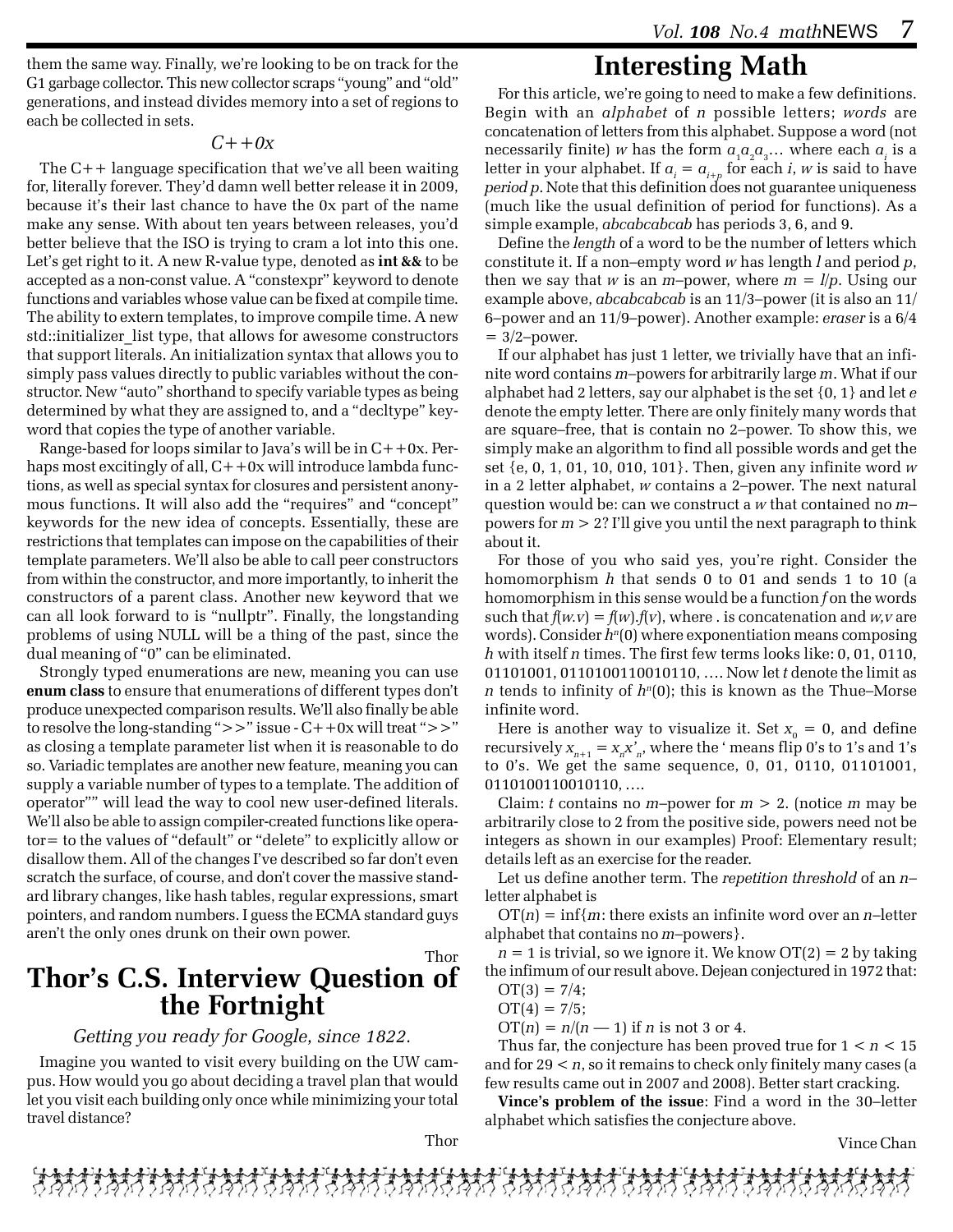## **Horror-Scopes**

#### *Halloween themed, and very insulting. Try to have a sense of humour.*

**ACC** This is a period in time when your behaviour is screaming for some sort of maturity break. However, with Halloween just around the corner, it doesn't look like that's going to happen. Your friends have planned a big party and you are having trouble finding a costume. Horrorscopes suggests a dead, wet old man costume. It's going to suit you perfectly!

**ACTSCI** You crave to have excitement in your life. Well, are your midterms over? If not, buy a bottle of cough syrup and pretend to be sick, you may get someone to feel sorry for you. That's exciting isn't it? Ok, maybe not, but it's more than you're gonna get for the next two weeks. Your perfect Halloween costume is an electrocuted Einstein. Try it, the stars dare you!

**AMATH** Have you been a good kid lately? We only ask because Santa called MathSoc many many times complaining about you. He said he would talk to the skeletons in your closet (we know they're all PMATH students). Looks like someone will get a surprise for Halloween! We suggest that this year you dress up as the Invisible Man. For your sake, it better work or we'll have to forget you ever existed.

**BBA/BMATH** You are going to be the star of the party this Friday. Well… assuming you're going to one. You will meet lots of new people and they will all like you (yes, we're lying). You should dress up as a rich man and find a trophy wife, even if you're a girl. It will be funny and very, very ironic. What else could you possibly want for Halloween?

**C&O** This year, Halloween will roll around and you won't even notice it. Come on, we expect more from you. Your friends will be mad, so be glad mathNEWS is here to remind you that there might be something going on tonight. We also have a costume for you, come by Comfy to pick it up. You will dress up as a sine wave. Now we know you really want to see this costume, so why are you still sitting? Come and meet the sine wave, it's curvy and waiting.

**CM** Math has gained power over you. You are no longer unique, because Math's plan is for you to drown in a sea of formulae this week. Your parents can try and rescue you, but the chance of success is as big as the chance of all of mathNEWS going to Heaven. In other words, give up. There is no point in trying anymore. If you still want a costume for Friday, a fantastic one is the man that lost his manhood. How're you going to achieve that? Just be yourself.

**CS** The Computer Science club is not going to be enough of a social life for you. Get out more for God's sake! You should dress up as a binary tree and go trick or treating. You might be able to write a program to do all that for you, it all depends on your definition of fun. If you want our suggestion, do both at the same time! It will be impressive and the greatest achievement of this month. You can talk about it with your girlfriend when you go on your next date.

**MATH/BUS** Remember the last October 31st? It didn't go well did it? Well, you may want to try a little harder this year. Ask someone you like on a Halloween date, and then scare the crap out of them and make them run away to Alaska. After this, you can write about it in your blog, and all of us can read about it and make comments about how absolutely awesome you are. Your Halloween costume should be ToughCrap.

**MATHSCI** All this talk about sciency stuff has gotten really boring and you're looking for a change. Well, you can get that change later, because this sciency stuff will come in handy today. You must figure out how to be the scariest person walking home. You're already good at that so it shouldn't be too difficult! Need a little help? Dress up as a friend of the opposite sex and then sit down and pretend to slit your wrists. *math*NEWS looks forward to seeing you in the hospital!

**OR** Pack up and grab your stuff, you're going away for the weekend! No, we're not serious. There is however a good chance of some fantastic entertainment. You don't get a lot of it so be happy. Dress up as Zorro and the women will be all over you. Do you really want that? Take 3 minutes to consider what answer you give to this question for it may cost you your life. You will want your pants back in the morning also. Don't forget, or the walk home may get a little creepy.

**PMATH** It is a well known fact that you are usually pure, and we mean that in the best way possible. However, pure and Halloween don't mix very well, so no one has made an effort to make any plans for you. You still need to dress up, so you might want to be The Birth of Venus. Body-painting is suggested, just make sure no one takes a picture of you and sends it to your mum. We'll pretend we know nothing about you. In fact, we really don't.

**SE** After you're done complaining about how you have no life and school has taken over, we suggest going to the pharmacy and buying some condoms. There may still be hope for you yet. All you dorky, Pokemon-playing nerds should all stick together for Halloween and dress up as Windows Vista. Just put your clothes on backwards and come to school with a Vista Logo. You may be beaten to death and the world would be a better place. Also, stop mixing up the names of the TWO females in your class!

**STAT** The probability that you or any of your mates are doing anything fun tonight is close to half. That's pretty high and you know it, so take advantage while you can. Dress up as a stinking fish distribution and make sure you're slippery and wet. You should know a way to make that happen, don't make me spell it out. On the other hand, you may want to take a look under your bed tonight, only you know what's under there.

**UNDECLARED** The stars bid goodbye to you undecided ones. If you want to be less annoying, try not to take 5 hours picking a costume. No one really cares what you dress up as. No one but mathNEWS, we always care. Which is why we're going to suggest Moby Dick. No, it's not a joke. We have nothing more to say until you decide whether you should go through with your anger management counselling sessions. See you in two weeks!

**AHS** Your heart is beating rapidly while you read this horoscope. Honestly, nobody should get that excited about a piece of paper with some random characters on it. We are flattered, which is why you get the prettiest costume suggestion ever: Princess Fiona. You can find a Shrek anywhere in the Engineering faculty, but get on it already! Also, remember to talk to your best friend before midnight, or else a chain of weird events will ruin your sex life.

**ARTS** Ah, yet another day to party. Seriously, does it not get boring after a while? You've probably already started doing your make-up and ironing your shirt. That won't take very long, but your hair must be perfect! We have no costume suggestion for you, since you've probably picked yours 3 months ago. You've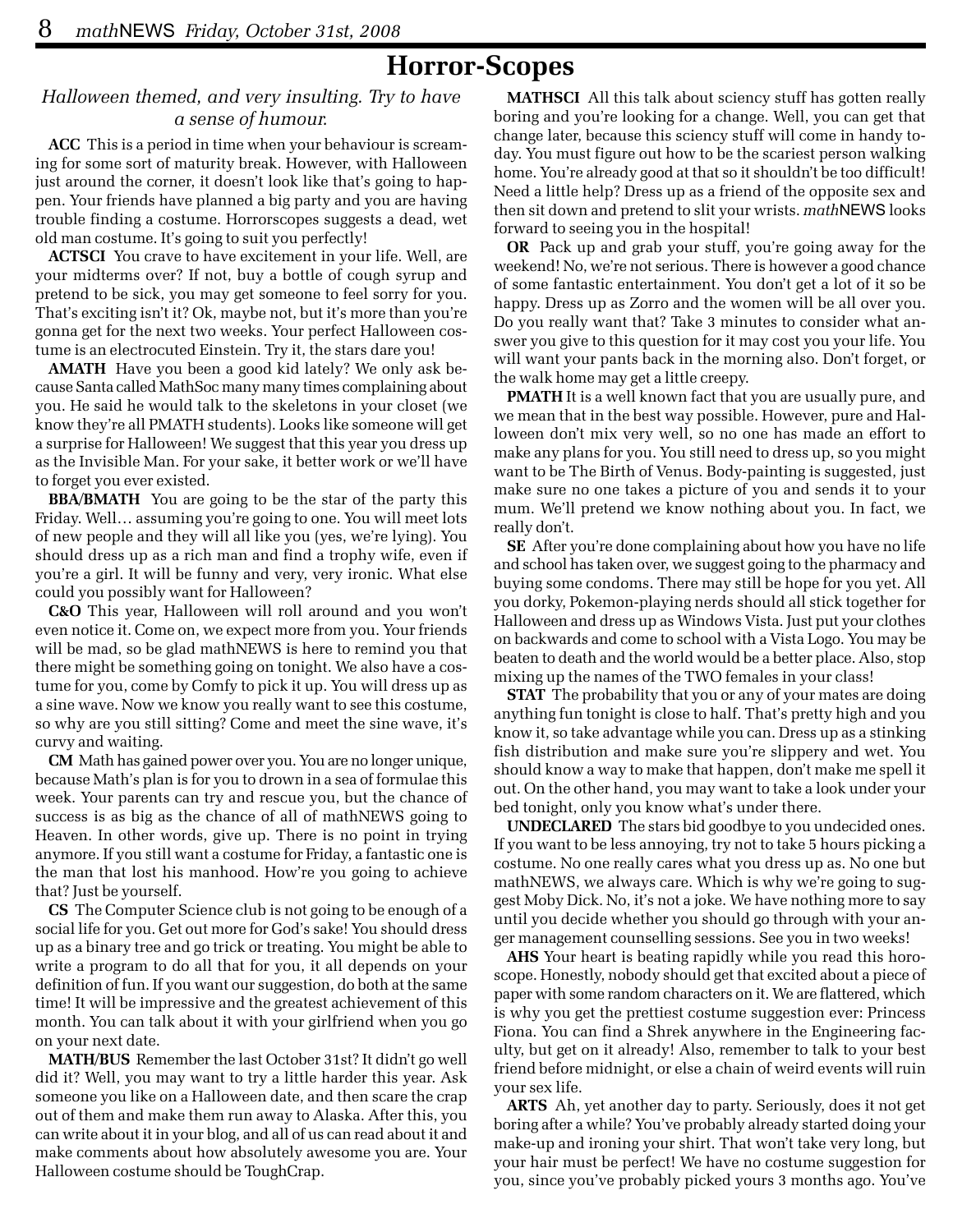chosen to be a sexy nurse or a house maid who misbehaves. Truly original, we salute you!

**ENG** Let the drunken times begin! Or wait, have they ever ended? Either way, your character of the day is Hulk Hogan, with the hair and all. Or would you rather be his daughter? Didn't think so. The keg is waiting, what are you still doing in class? Ok fine, you have labs and assignments and midterms and everything you can possibly think of. We hear it all the time. Enjoy your weekend and make sure to not forget to breathe when that sexy nurse approaches you!

**E** Costume shops are not exactly the friendliest place for you. You still haven't found anything. In fact, the only thing you did find made you look fat. If you want to go as a sumo wrestler you've achieved your goal. The stars suggest that you dress up as Eve. Grab a couple of leaves and you should have your costume all ready. It will also distract everyone in class so you might get home early. Or late, depending on how many engineers you run into on your way to the bar.

**SCI** Oh, how you love this time of the year. The stars know it all, and they also know that you've stashed your girlfriends in the back seat of your car and dropped them from a height comparable to but slightly less than Mount Everest. The serial killer costume should fit right in with your daily life. Ok, we're sorry we told everyone else, but did you really think you could get away with all that? Go stand in a corner and pray for forgiveness!

**OTHER** The stars admit to forgetting about you. You can dress up as whatever you want, just make sure it's nothing original and you should be OK. You may have forgotten your keys somewhere, make sure you have your laptop with you. On the other hand, who would want your laptop anyway? It's just another laptop, and you're just another student. Two weeks of the life of others coming up for you. No Halloween party for you, sorry.

# **To Do**

#### *Thor's Useful Life Goal List*

- 1. Find a mountainous anarcho-capitalist community backed by the gold standard and watch socialist society burn around you
- 2. Generalize the threesome to *n* dimensions
- 3. Discover what happens if you personify an objectified woman.
- 4. Require all future US Congressional laws to have names that spell things, like USA PATRIOT
- 5. Speak for a year in iambic pentameter.
- 6. Start a pastafarian theocracy. The FSM will control interest rates with His Noodly Appendage
- 7. Create my own robot army.
- 8. Replace the last hour of 2001: A Space Odyssey with lesbian pornography
- 9. Declare all Pokemon above 151 (Mew) to be non-canon

# **Dating Advice from the Zombie Guy.**

#### Dear New guy,

 I had a nice coffee date with this girl and then, all of a sudden, I kept getting text and msn messages from her all the time and, I swear to god, I can sense her shambling behind me slowly mumbling something incoherent, that kind of sounds like "rains"

Incredibly afraid for my life

#### Hey one with a life

 BRAAAAIIIIIINNNNNSSSS. But honestly I think you are over reacting. I mean just because she beckons you to befriend her, and wishes to embrace beautifully does not mean that she is a brain dead bimbo that only wants you for your braaaaaaaaaaaaains. I mean how bad can it really be? I mean, I'm sure you don't get girls all that often. Take it slow and I'm sure you will be spending all eternity together

Your friendly neighbourhood zombie guy

#### Hey New guy,

I think about this guy all the time. Every time I see him, I think, sex, sex, sex. I've been coming onto him a bit, and I got him to talk to me about something besides computers the other day! Otherwise... no dice. He shows no interest in girls in general and seems completely oblivious to my charms. What's wrong with him? Is he blind/deaf/totally lacking in perception?

Needing some badly

#### Hey baby,

Determinant

I got what you need if you don't mind a little pealing and breakage. I promise to be good to you and make you survive the relationship. You also seem to have an interesting mind and I would love to get inside it. But seriously, tell him what you want (what you really, really want) and I'm sure he'll give you what you want (oh god I can't say that again) but really it doesn't take a braindead guy to know that would probably lead to something. (or not)

#### A truly Braindead guy

Dear whoever-it-is-this-week guy,

So I went on a date with random guy I picked up in a bar. And he turned out to be my best friends brother. But not the smart brother, the whore mongering, alcoholic, bad tempered brother. So I killed him, but it turns out being braindead keeps him animated. What should I do with the body?

Needs a place to hide (the body)

Hey I can't remember what your name is anymore Honestly stash the body at my BRAAAAIIIINNNSSSS....Sorry lapse in judgement. But honestly you should NGGGNNNGNGNGN BRAAAIINNNSSSS!!!!

Hey Zombie guy General question. Whats more important looks or brains?

Confuzzled

#### BRAAAAAAIIIIIIIIIIIIIIIINNNNSSS. NAAAAAA ARNARGARDERAR BRAINS!!!!

RUN FOR YOUR LIVES. THE ZOMBIE GUY IS ON THE LOOSE AND THERE ARE NO PULL DOORS AROUND!

The hopefully still alive guy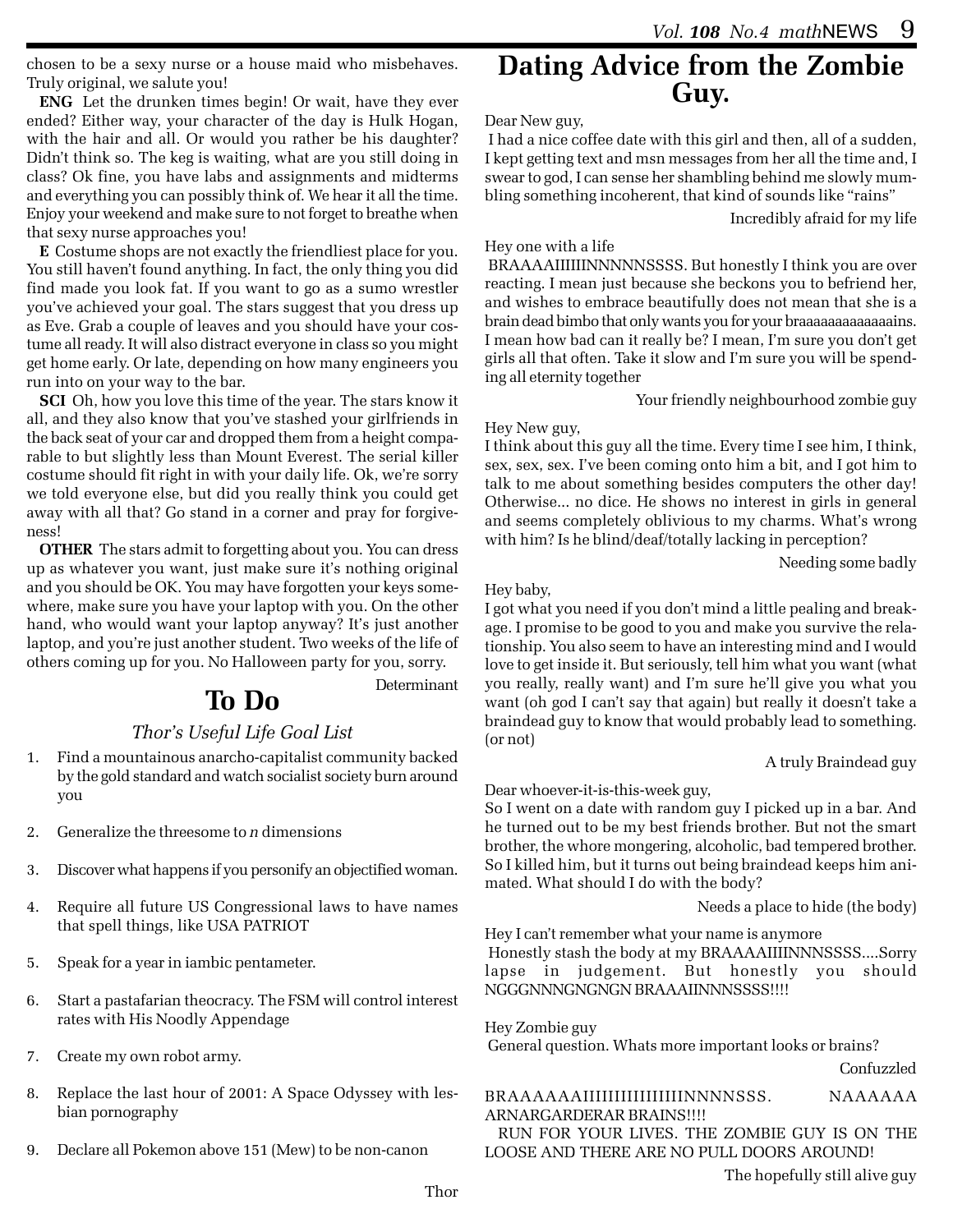# **Random Thoughts**

#### *With a Skellam distibution!*

- The more your prof repeats the fact that he/she doesn't bellcurve midterm scores, the less you should believe them.
- The only thing the matrix in linear algebra and the Matrix movie have in common is that there is no spoon in both.
- Whoever planned the MC wasn't as stupid as you think. He knew the inside is extremely depressing, which is why he didn't build any windows to make sure nobody jumps out of them.
- On that note, RCH has a huge hole in the middle that just needs a "JUMP HERE" sign in front of it.
- 99% of all people you'll see wearing suits these days have an interview with coop. The other 1% is usually me… wearing suits just makes me feel special.
- The only thing that stands between you and 100% on all assignments is the marker. I'm not trying to get a riot against markers started here, I'm just saying things like they are. (Cough cough).
- (This point was censured by the mathNEWS editor just to prove that we're actually reading over all the submissions people send)*[perkiED: Lies! But I do in fact read things over, particularly if I have to tag them. — Ed.]*

# **Hello my name is Lambert O'Sheader**

#### *... and I Have a Problem*

Sitting in his room cheerily typing away, Lambert O'Sheader had a problem. It wasn't an unusual problem per se, since all programmers worth their salt encounter it at one time or another. His friends and family had staged an intervention for him. And this annoyed him. Let's watch!

"Lambert, you have to understand. We're only trying to do what's best for you," they pleaded. Lambert did not understand, he was good at what he did, and did not wish to be told otherwise. He kept typing.

"W-w-we think..." Lambert's girlfriend began, tears forming in her correctly refracting and specularly shaded eyes, until she couldn't finish her statement. "We think you're addicted to graphics," terminated Lambert's father. Lambert's typing continued, unphased by the statement.

"Writing such... front end software isn't good for you!" his entourage cried, distaste clear in their tone. "We've devised a cure however, and we've talked to your profs and your adviser and they agree it's for the best." This statement gave Lambert pause. He turned to face his loved ones. His girlfriend came up to him, all the while looking into Lambert's admittedly bloodshot eyes, and whispered softly into his ear. What he heard struct terror into his heart.

"We enrolled you in Real Time."

- And if the point above didn't convince you, bring a bottle of ketchup to your next midterm.
- If you missed the random free pie day, MathSoc has leftovers. And… now they don't.
- People always laugh whenever a cell phone rings in the middle of the midterm. Even if I didn't dance because the music was cool, they'll still laugh.
- The financial markets these days are like an elevator. You have to hold the door until everyone gets in, then press a button and you'll get to wherever you want to go.
- One extra point: If you didn't think any of this was funny, read it again when you're drunk and see what happens. I mean, I wrote it while I was drunk, so it's only fair.

Orange Crush

# **Justification**

When dining on a rare and tasty meal, One does not fiercely gobble up each bite. To gain the most pleasure from what we eat We take our time to savour the delight. We all know of the foolish farmer who, In greed, did slay the goose that laid him gold. The moral of this fable does ring true: With patience, let good things slowly unfold. By this same logic, then to maximize The joy that Math assignments bring to me, I should not rush, as that would not be wise, Instead, I ought to start on them slowly. And so, I should not work until quite late: I'm justified when I procrastinate.

Mei Sum



# **So I'm Apparently Supposed To Scare You...**

#### *I've never exactly been good at this, so here's hoping...*

If you have requested your MathSoc refund, well, your cheque is currently sitting in a pile of wood that is going to be my bonfire tomorrow night.

If you want there to be any chance of getting it back, you must take this article *immediately* to the MathSoc Executive office (MC 3039, across from the regular office) and explain the situation to them.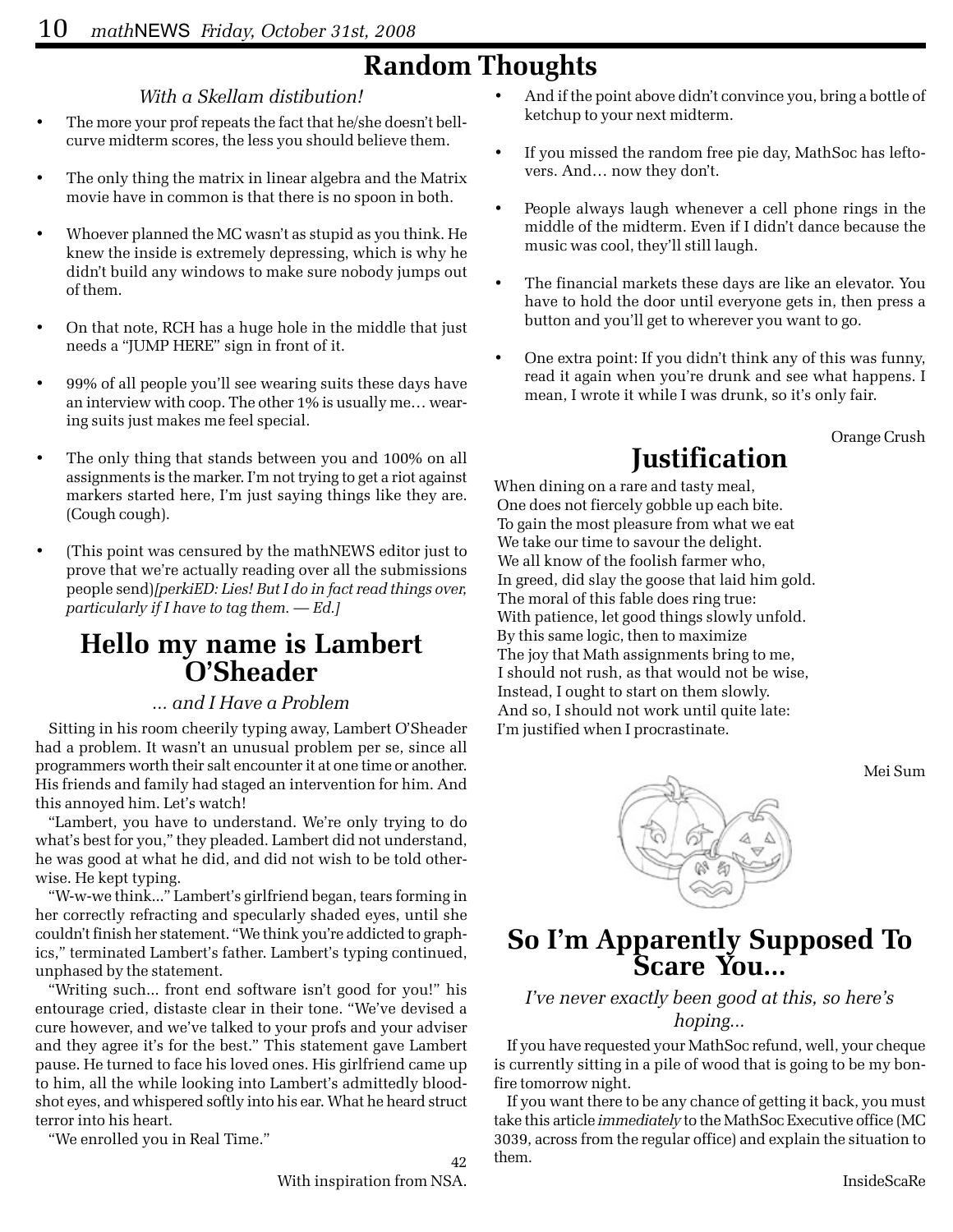# **Syndrome is a Witch**

While eating my lovely truffles, it struck me that truffles a.k.a 3D circles, look just like meatballs! Anyways... the topic I had in mind for this week is, "Would you sacrifice a friendship for a guy?". According to 3 girls + 1 guy from *math*NEWS, all of them said "No". Well, except for some people who think that it is not a sacrifice. For me, I don't think I would sacrifice that friendship. Come on! Friendship is built over a long period of time, and some guy just walks in for a day. Would you let him destroy that friendship? What if you've known both the guy and your friend for the same amount of time? What would you do? I would just keep that friendship. <OH YEAH!><Well, if you have any answers for me, write it and drop them down in MathSoc>.

Let's move on. Apparently, Mr. Tax Master has changed into Mr. Audit Master... <good luck with the auditing>. So, people are \*SERIOUSLY\* falling in love these days!! There's this love syndrome I've observed that has been happening like an epidemic! "When you like someone, you feel like that person's ignoring you but they are actually not."

One day, I met my old friend and discussed about how people ask you out. My friend came up with this theory: "Let's say, in your <insert class code here> class, there's a person asking a

# **VampCooks!**

#### *A tasty halloween dish!*

Halloween is fast upon us, and what better way to celebrate than with blood! Blood of babies! Or... pigs. Whichever doesn't get you arrested! The following is a common Chinese recipe that features the use of pig's blood tofu. Don't worry! It actually tastes really good... to me!

Pig's blood tofu is easily found at most Chinese supermarkets. Here in Waterloo, you can get them at the back of New City Supermarket (A short walk from Charles St. Terminal along King St.) It looks exactly as I describe it: a dark coloured tofu, and has a slightly different taste to it.

You will need:

- 500g beansprouts
- 500g pig's blood tofu
- 4 slices of ginger
- 1 tsp peanut oil (or any other oil)
- 1.5 tsp salt

First, clean the sprouts and blood thoroughly (gently). Cut the sprouts into managable lengths if they feel too long. Then, heat the oil in a wok and stir-fry the ginger for a few seconds until the ginger seems to give out a fragrant smell. Add the beansprouts and stir-fry until it seems cooked. Add in however much water you want in your soup. When the water is heated (not boiling), add the pig's blood and then heat until boiled. When the soup boils, add the salt as required for flavor.

This recipe is extremely simple, yet actually fairly nutritious. Traditionally, it is thought to be good for the health of seniors, pregnant women and children alike. Try it out, it's not as scary as I make it sound!

Vampire Panda

question. There would actually be 2 or more people who want to ask a question but don't have the courage to ask. Then, if someone asks you out, there might actually be 2 or more people who wants to ask you out but don't have the courage to do so." <Moral of the story: don't feel bad if you think no one likes you. They're just SHY!>. I also learned that love is like the stock market. It has its highs and lows.

Lastly, I have another syndrome to talk about. This syndrome was created by RealFish: < one of my brothers>. It is called the <insert a guy's or girl's name that you like> syndrome. 1. You will experience a state of glowing / high (in a good way) 2. You'll go complaining to your friend, "Why won't <insert name> talk to me?" 3. You'll go complaining to your friend, "Why won't anyone talk to me?" 4. Undergo a stage of depression / emo-ness and then you'll go to *math*NEWS production night complaining in an article.

There you have it, all of the entries for this week. Because it is Halloween, so I should stick with loving my PI, pumpkin PI. I apologize for putting a lot of syndromes in this article because they are haunting me <boooo...>. Happy Halloween!

Spooky Pumpkin Cupcake \*with sprinkles\*

# **Top 10 Halloween Treats**

#### *Because Tricks are for Kids!*

10. Dress up as PDEng and drive fear into the hearts of engineers. You might have a wrench driven through Your heart, but it will be worth it.

9. Waste your entire halloween doing Static's physics problem, then hunt him down and demand vengeance.

8. Hand out copies of *math*NEWS instead of candy. Old copies of *math*NEWS can be taken from the MathSoc office. If their costumes suck, have a pile of The Boar handy.

7. Dress up as a bible thumper and condemn loudly any demon, skeleton, or zombie that is walking down the street. *math*NEWS takes no responsibility for religous based violence.

6. Be Two Face and whenever you see a Joker, flip a coin. Do something on heads. Violence and Alcohol are ideas, but you didn't hear it from me.

5. Be something nerdy. i.e. Take a group of people, and be a linked list. Be sure the head of the list is given the candy, and have it iterated through the list. Poor end of list.

4. Be a math news writer (not necessarily related to number 5). In other words, look like you just got out of bed and be sure to have free pizza.

3. Dress up as a midterm. If you can't pass one, be sure you can pass as one.

2. Convince one person in the class that you are all going to class as Waldo, then isolate that person in class so he is easy to find.

1. Instead of going for candy, sleep around. Venereal diseases are both tricks and treats!

> Tbor aka Anti-Thor With Ideas from Static IP

# **Halloween-related Thought**

Looking at HTML source is like watching a slasher film. A forward-slashing film.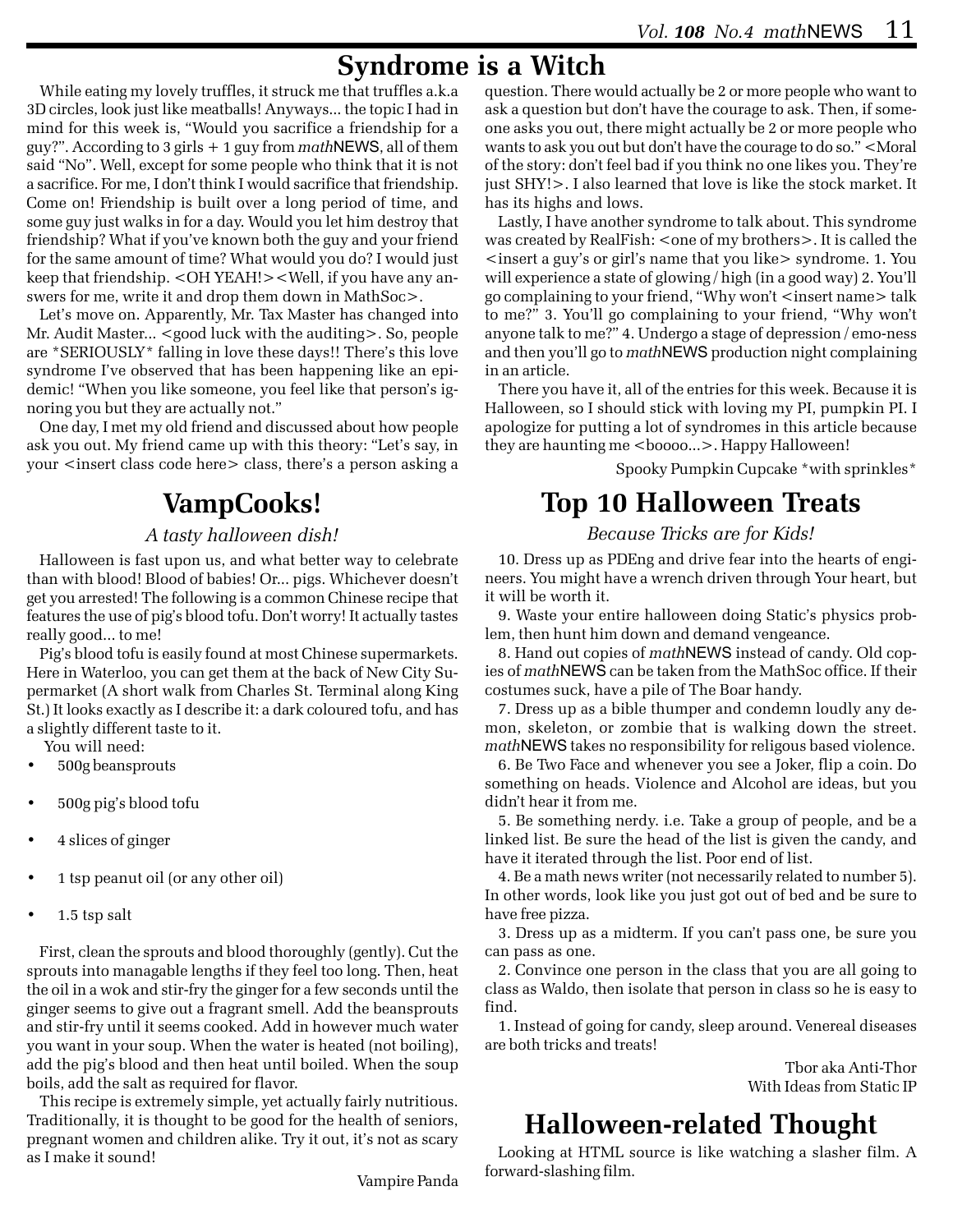# **Paranoid Panda Prose**

I remember when I was young, always a little afraid of everything. Every little thing made me jump, and I was especially afraid of our bathroom: tainted beige-tiled walls enclosing a small room with barely any room to maneuver. The old bathtub was adorned with a dark shower curtain that has seen much better days, and beside it stood a run-down toilet that might as well have been made in the 60's. What bothered me most about the bathroom was not any of those: It was the mirror on the sink. In my mind, there was always another person with me when I stare into it, and his lifeless eyes haunted me as I felt it pierced my consciousness.

Halloween has always set my sensors on high alert, as I never trust my friends' self-control to avoid pulling a prank on me. Matt, a well-built man who revels in the torturing of other peoples' emotions, would have been my first choice of murderer (Although he'd only really get manslaughter because no one expects me to die from a heart attack after a scare). On this particular day before halloween, it was a very slow day. The wind howled outside, blowing the last remnants of leaves from the trees outside. Being alone in the apartment unnerved me: I half-expected an axe-murderer to be walking down the hall outside as we speak. There is nothing interesting on the TV either, just poker and Dora. 'The last thing I need on this dreary afternoon is a Spanish-speaking bear,' I thought to myself. 'Maybe I ought to take a shower.'

Walking towards the washroom always seem like a funeral march, I don't think I'll ever get over that. The piercing ring of the telephone broke me from my trance. "Congratulations! You have won a..." Was all I heard before I slammed the phone. "God damn telemarketers. You could at least be a real person..." I muttered before heading back into the bathroom. The warmth of the water hitting my skin provided a soothing massage, relieving of the strains of everyday life, the world melting away...

# **Stop Global Warming! Stop the Blob!**

#### *"As long as the Artic stays cold..."*

A number of weeks ago, I came across what seemed to be either a historical documentary, or a horror movie with such low production values that it would probably be better off as a historic documentary. It was the story of Steve McQueen, the first teenager to require a replacement hip. But it was also a story of **The Blob.**

For those who do not know this monster, the blob was an amorphous creature from space who appears to be bloody mucus that sticks to people. Eventually, the people die a horrible and guesome death from this sticky menace. At the end of the movie (documentary?) the blob is attacked by fire extinguishers and shipped off to the Artic, the cold climate limiting it's movement.

But are we safe? Each year, the temperature in the Arctic has been steadily increasing due to global warming. Within an estimated 25 years, the Arctic should be warm enough that the blob can escape its icy prison and wreak havoc on octogenarians pretending to be teenagers everywhere.

Stop global warming, save yourself!

'What was that?' All of a sudden reality crashed into his consciousness, the dim light taunting my paranoia. It feels like the person is back in the room again.

Bump. Bump.

Heart racing, I bolted out of the shower and dressed quickly. It feels like the noise was getting louder with every other bump. The room feels like it's getting closer, the light dimming and I was about to suffocate from the wrath of...

Nothing. There was nothing waiting for me outside the door, no friend in a zombie costume, no french maid with a razor. Least of all, no masked hulk with a chainsaw. A sigh of relief, I allowed myself, before I got back to getting dressed. Then it came again. The bumping turned into furious knocking. Knocking? Someone was at the door, and it sounded urgent. Paranoia sets in again: Maybe the murderer was just being polite?

I slowly made my way to the shaking door, and unlocked the door. It wasn't an axe murderer.

"Did you order a pizza?" The clean cut teen in a pizza chain uniform was holding a large box in one hand. "No, that wasn't me," I answered. False alarm after all. "Alright man, but answer the door quicker next time," The teen replied and stalked off.

Another halloween, still alive.

Some paranoid panda thing

### **Mario. Hasn't hunted demons yet.**

#### *Because Nintendo will eventually hire me*

Okay, so some of the greatest hypes of the year are once again Diablo 3 and WiiMusic. Nintendo, why must you keep competing with Blizzard? (Haha EA. Keep trying.) Blizzard keeps reusing their own stuff, so can you!

So, a few years ago, Luigi happened to wander into a haunted mansion, and found a vacuum with which he pretended to be Bill Murray. Wow. If you have actually played all of Luigi's Mansion, koodos to you.

Well, Nintendo, your target gamer is no longer 9 years old... and a girl. Its obvious that the gaming market wants blood, with Gears of War 2, Diablo 3, and still more World War 2 games.

But haven't you wondered why there haven't been more gore in the Mario games? Mario crushes skulls on a regular basis, and burns turtles alive! Now, skeletons in Mario are already existant, but why are they not eating brains???

Bowser is fairly evil, but a prince of darkness he is not. In fact, he fails every time. Mario should head into the underworld, learn some magical spells, and jump on Beelzebub himself (watch out for horns. Not so great to jump on). And lets look at the classic jump on bad guys attack. Mario jumps on a goomba, that goomba's brains should cover the next five blocks, and Mario's boots should be coated in blood.

Yes, Nintendo, I know. You do love Resident Evil until death, but Mario must get bored. I mean, he is the ultimate hero, and has a team of specialists to make it through the underworld.

And no, Boo isn't a demon. He's a pillow. If you want to make him scary, have him sink his teeth into Mario, and thrash his flesh across the Mushroom Kingdom.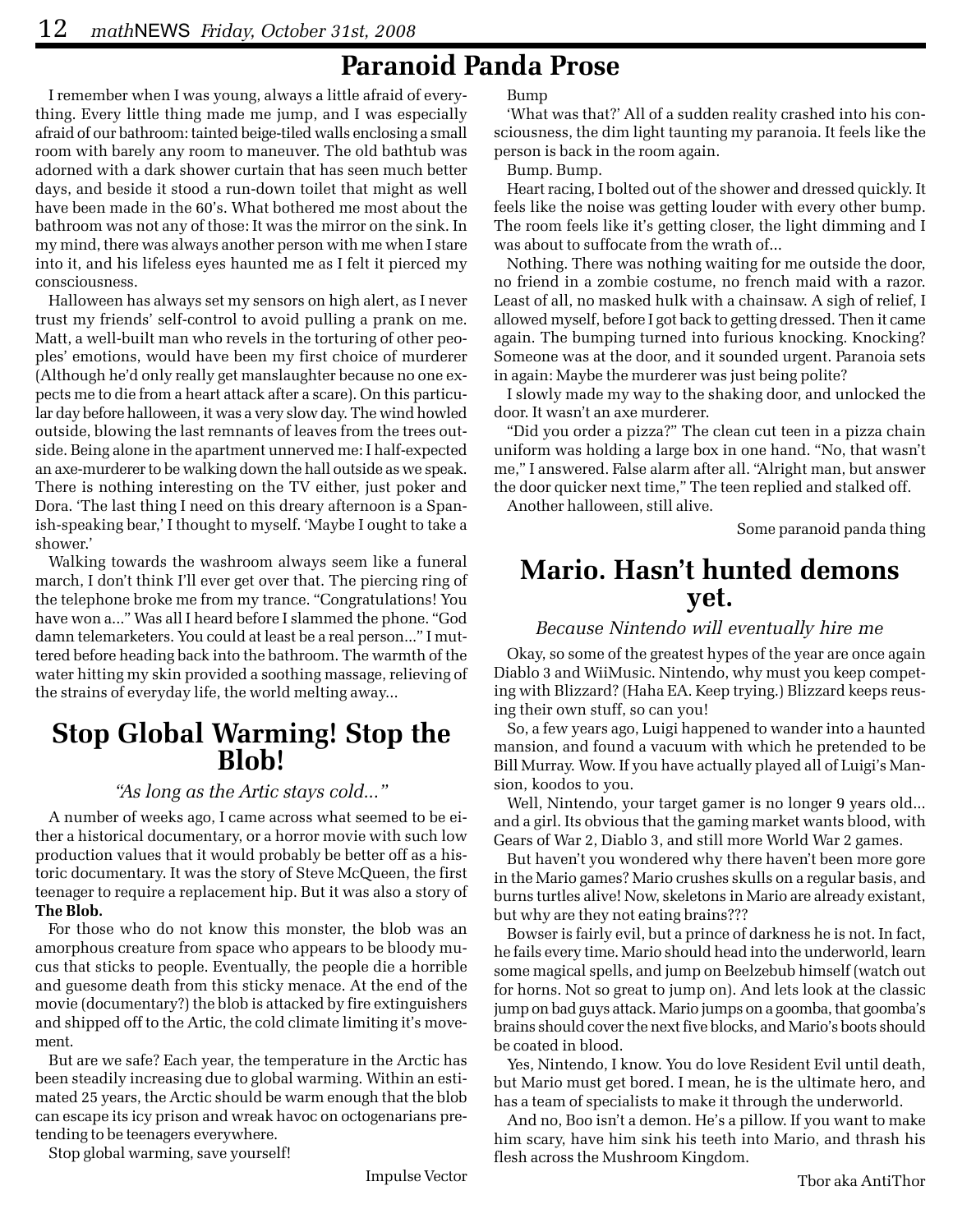# **Things That Should Never Have Had Sequels**

There are many games and movies that should not have had sequels. Sometimes because they don't require them due to having already finished off the story themselves and sometimes because the first one just sucked that much. Here is my list of sequels that should never have been made:

- The Matrix: This is obligitory. This is probably the most agreed upon topic for things that shouldn't have had sequels.
- Final Fantasy: Not a bad series at all, it's just that the naming scheme really doesn't lend itself to sequels.
- Hamlet 2: All of the characters die in the end but wait, we want to make more money! Bring in a time machine and all your plot holes just disappear.
- Deus Ex: Destroy a classic by putting it on consoles first and PC's second.
- Shrek: First one was good, the second one was OK, the third on was just milking the audience for more money. And by "audience" I mean soccer moms and the group of 13 children they took to the movies.
- Knights of the Old Republic: The first game had nice story and a great concept in a world that we hadn't explored in video games before but still felt like Star Wars. The second one was another case of Obsidian buying some Bioware intellectual property and putting some half-assed story together for it.
- Terminator: The first two movies were great, the third one was trying to push a series that should have been left alone after 1991 into 2003.
- Pokemon Stadium: Apart from support for the newer gameboy games these really don't add anything special. They

tried a story but it always seems worse than the gameboy games even though they have so much more technology to work with.

- Land Before Time: Enough is enough! There are entirely too many sequels to this.
- Serious Sam: This went from the biggest game with more enemies than you've ever seen before that still ran smooth as silk to a standard, sub-par first person shooter that was a pain to run when it came out and not worth coming back once you had the hardware for it.
- Disney Movies: These are all classic fairy tales that should be left alone.
- Megaman: The most recent one was released this year and they purposely made the graphics look just like they did back in the day. The one redeeming feature is that it only cost \$10.
- Saw: Cool concept the first time. After that you're just milking the concept for money.
- The Mummy: It felt so great and new back in 1999 but once you start bringing The Rock into feature films you are grasping at straws.
- The Butterfly Effect: It wasn't even that great the first time but someone decided to pour some money into it and release another. And watch out because next year we're getting a third!
- Starcraft 2: Just preparing myself.

Apocrypha